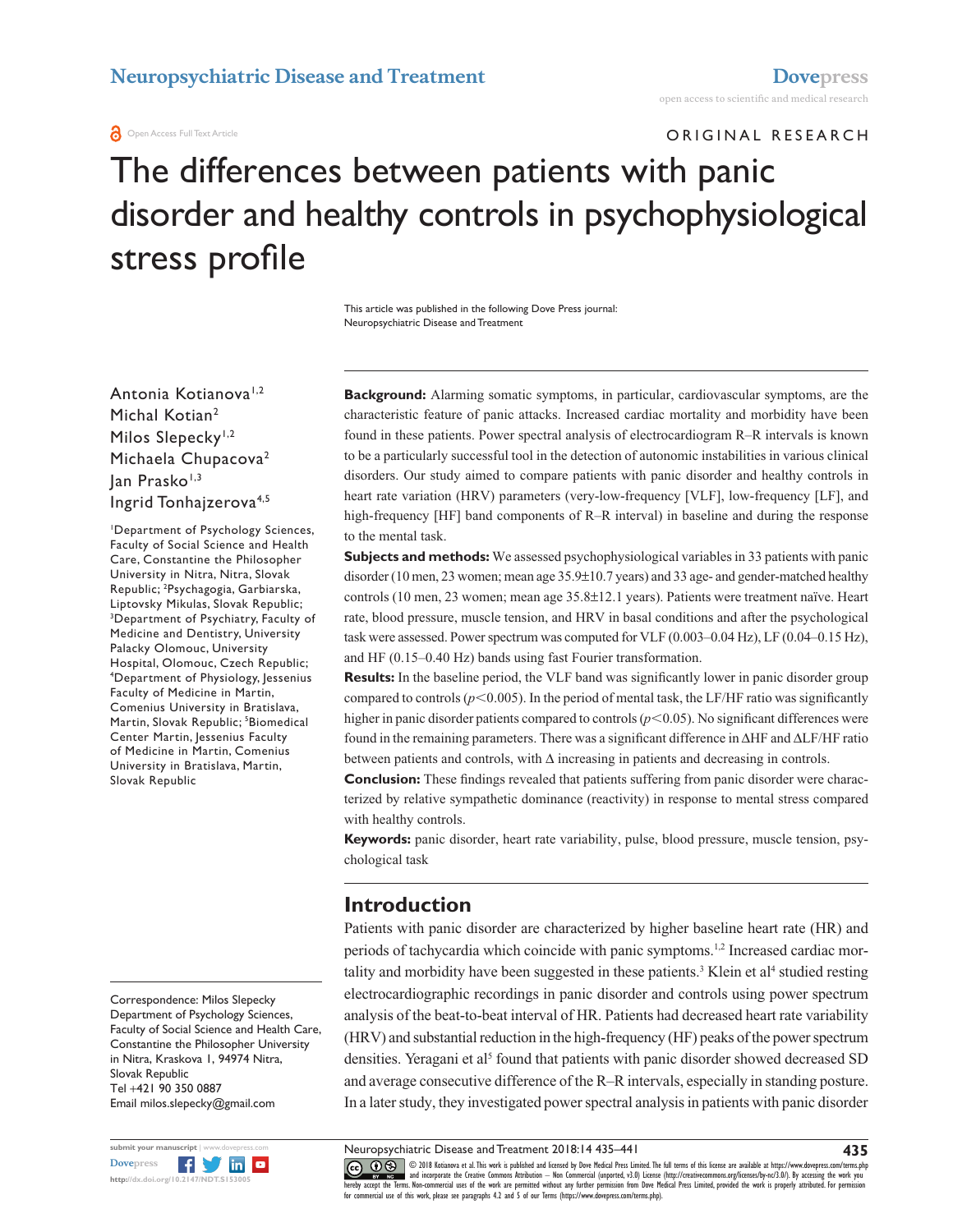and found that panic disorder patients had a significantly lower power in the very-low-frequency (VLF) band and a higher relative power in the low-frequency (LF) band in standing posture. They also found that patients with panic disorder had an exaggerated cardiac vagal withdrawal during lactate infusions compared with normal controls.<sup>5</sup> Klein et al<sup>4</sup> described a higher resting LF/HF in patients with panic disorder compared with normal controls. Slaap et al<sup>6</sup> reported that panic disorder patients, who did not respond to medication, were described at baseline with a higher HR. Five-minute HRV recording was obtained in medication-free panic patients before 12-week, open-label treatment with mirtazapine and was analyzed using spectral analysis. The LF power and the total spectrum were significantly higher in mirtazapine responders than in nonresponders. These findings suggest that no responders to short-term mirtazapine treatment are characterized at baseline by a lower output of the autonomic nervous system (ANS) at the beginning of the treatment. Lavoie et al<sup>7</sup> evaluated HRV in coronary artery disease patients with and without panic disorder by 48 h electrocardiographic monitoring. Power spectral analysis of HRV indicated that coronary artery disease patients with panic disorder exhibited significantly lower LF/ HF ratios, which, according to the authors, may reflect lower sympathetic modulation, compared with non-panic disorder patients. Total power in panic disorder patients was made up of a significantly lower proportion of VLF power and a significantly higher proportion of HF power, compared to non-panic disorder patients. Baker et al,<sup>8</sup> in a double-blind, randomized, 4-week study with clonazepam or placebo, recorded HRV from 24-hour Holter sample acquisitions at baseline and the end of the study and performed standard sleep measures. None of the HRV measures correlated with response; but compared with placebo, clonazepam led to a decrease in all the time and frequency domains of HRV. Slaap et al<sup>9</sup> used spectral analysis of HRV in drug-free panic disorder patients, obsessive compulsive disorder (OCD) patients, and normal controls. The results showed that neither OCD patients nor panic disorder patients were characterized by a reduced HRV, as compared to normal controls. Prasko et al,<sup>10</sup> in a small study with 19 panic patients and 18 healthy volunteers, demonstrated a lower autonomic activity in patients with panic disorder in comparison with controls and a tendency to increase this autonomic power during the treatment. Tonhajzerova et al<sup>11</sup> found that HRV is lower in adolescent patients with major depressive disorder (MDD), especially in the HF band component. The next study supported these findings, in which the authors compared a group of 20 adolescent girls with an MDD to 20 healthy controls and found significantly reduced HRV complexity in

the supine rest position and after posture change, especially in the standing position.<sup>12</sup> Slepecky et al<sup>13</sup> found that in healthy persons, a higher total score of life events was significantly negatively correlated with total HF power. Diveky et al<sup>14</sup> found highly significant differences between panic disorder patients and healthy control group in all components of power spectral analysis during an orthostatic test in the second and third VLF components (standing and supine positions) and in HF components of a second position (standing) of the experiment. The authors had found negative correlations between the level of dissociation and some parameters of ANS.

Our previous studies revealed that HRV represents a sensitive noninvasive approach to the objective assessment of sympathovagal balance in mental stress.15,16 In our past work on panic disorder, we investigated the HRV during an orthostatic change in patients and controls.10 The differences between patients and controls were significant. Our question that emerged after the first study was if mental stress also could influence the HRV parameters in these patients. Patients with the panic disorder typically reported that panic attack occurred without any trigger (out of the blue). Uncued panic attacks are also in diagnostic criteria of International Classification of Diseases version 10 (ICD-10) and in correspondence with clinical experiences.17,18 They showed a high level of dissociation too.19,20 Nevertheless, during psychotherapy, they typically start to recognize several triggers of panic attacks, which are connected with stressful inner experiences and thoughts.<sup>21,22</sup>

## The study aim

The purpose of the investigation is to compare autonomic reactivity in response to mental stress in patients with panic disorder using short-term HRV analysis.

## Hypotheses

The hypotheses of the study are as follows:

- 1. There will be impaired sympathovagal balance in patients with panic disorder compared to healthy controls.
- 2. The sympathovagal balance will be different during a mental task in panic disorder patients compared to healthy controls.
- 3. The difference in parasympathetic reactivity during mental task will be lower in patients than in controls.

# **Subjects and methods Subjects**

Outpatients from the Department of Psychiatry and Psychology, Psychagogia, Liptovsky Mikulas, were recruited for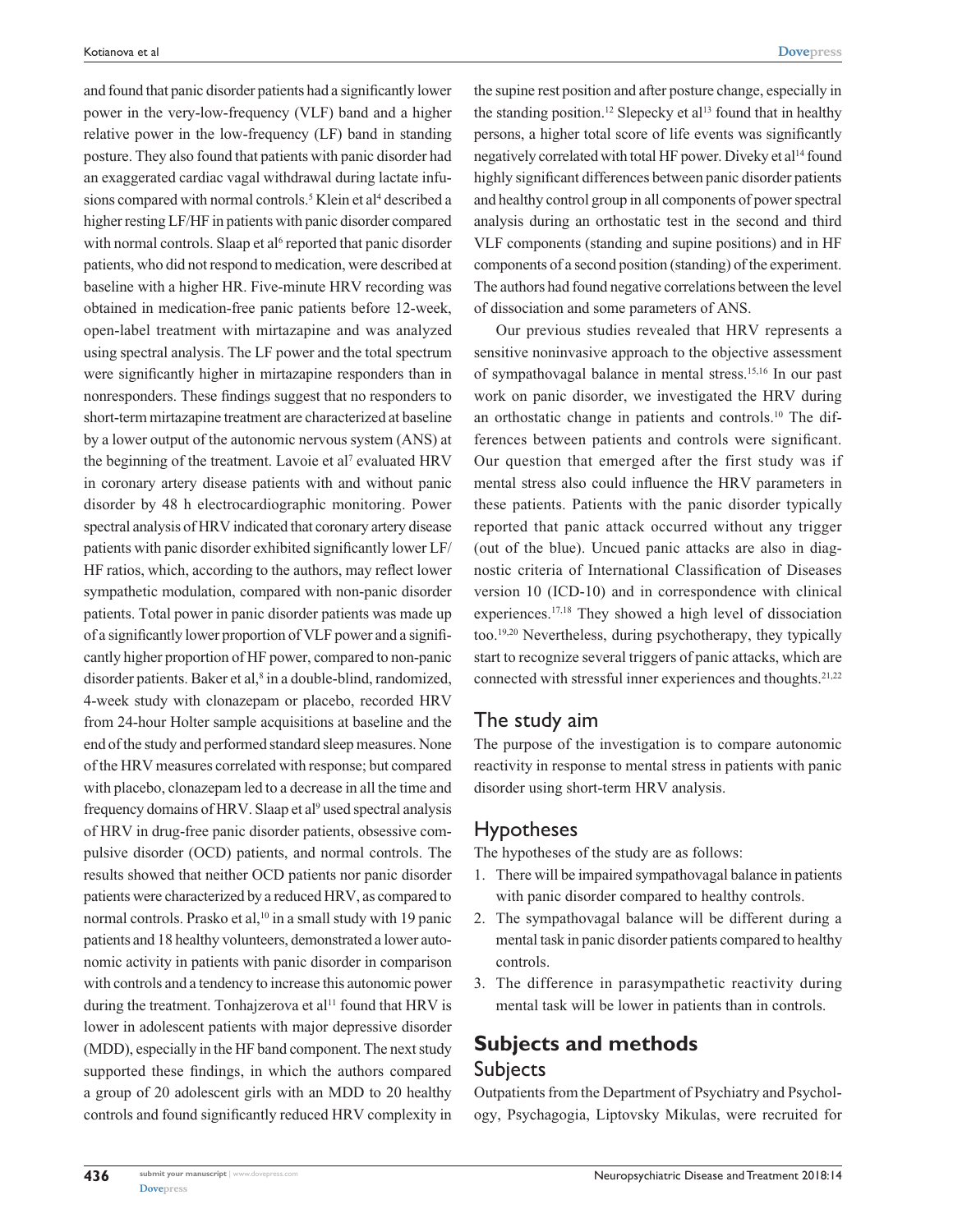the study. The diagnosis of panic disorder was established based on a clinical interview conducted by two experienced clinicians. Inclusion criteria are as follows: 1) diagnosis based on ICD-1023 research criteria for panic disorder or panic disorder with agoraphobia, 2) had been without any medication at least 1 month, 3) age 18–60 years, and 4) provided written informed consent. Exclusion criteria are as follows: 1) lifetime prevalence of MDD, 2) high risk of suicidality, 3) lifetime prevalence of organic psychiatric disorder, 4) lifetime prevalence of psychotic disorder, 5) lifetime dependence on alcohol or other substances, 6) severe physical illness, 7) pregnancy or lactation, and 8) hypertension, diabetes, endocrinopathy.

Demographic data, including age, sex, the age of onset of the disorder, and duration of disorder, were obtained in the interview.

The control group was recruited from healthy subjects without any psychopathological or somatic complaints and not using any medication currently.13 They were also required to not have used any psychopharmacological medication in their lifetime. The HRV measures were strictly the same as in the patient's group.

The physiological measurements are as follows:

- 1. HR It is defined as heart beats per minute.
- 2. HRV The differences in the ANS activity, indexed by HRV, were measured by the analytic system ProComp Infiniti using the power spectral analysis of the beat-tobeat time series. HRV was assessed 5 minutes at rest and 5 minutes during a mental arithmetic task. The following data were taken and processed by ProComp Infiniti hardware and software:
	- • Power spectrum was calculated by a fast Fourier transformation for VLF (0.0033–0.04 Hz), LF  $(0.04 - 0.15 \text{ Hz})$ , and HF  $(0.15 - 0.40 \text{ Hz})$  powers.<sup>24</sup>
	- SDRR SD of R–R intervals provides information about the total HRV. This measurement shows how much variability exists during a given period. It is the SD of interbeat interval values calculated over a minute. Since the SD is a representation of how spread out the interbeat interval values are, higher SDRR values represent greater variability.
	- • HRV total was the sum of all measured frequencies (VLF+LF+HF).

## Evaluated parameters

#### Evaluated HRV parameters

The primary outcome measures were LF/HF ratio and HF. The secondary outcome measures were HR, LF, SDRR, total HRV power, and the difference between measurements during the mental test and basal conditions in all previous parameters.

# Mental task

Mental arithmetic, repeating subtracting 7 from 1081, was chosen as a performance stress. The counting was done mentally without saying results; the final result only was compared with the correct one. The procedure has been selected to eliminate artifact mostly from speaking.

#### Ethical issues

The investigation was performed in agreement with the Guideline for Good Clinical Practice and the latest version of the Helsinki Declaration.25 The local ethical committee of the Faculty of Social Science and Health Care, Constantine the Philosopher University in Nitra, approved this study. Written informed consent was obtained from the participants after the procedures were fully explained.

#### Statistical analysis

Statistics were calculated by using statistical software SPSS 24.0 for Windows and Prism (GraphPad Prism version 5.0). Demographic, physiological, and psychological data were analyzed using column statistics. The applied statistical procedures were descriptive statistics for the demographic data, mean scores, and a character of data distribution. The Shapiro–Wilk test determined normality of distribution of the variables. The Levene's test for equality of variances was used for testing their homogeneity. According to their significance, the results from SPSS rows were selected. Differences between scores or measures were computed by independent *t*-tests or Mann–Whitney tests in alternative subgroups of data according to the type of data distribution. Pearson or Spearman correlations analyzed the relationships between factors. Differences were considered to be significant when *p*-values were  $\leq 0.05$ .

# **Results** Sample characteristics

Thirty-three patients with panic disorder (23 women) with a mean age of 35.9±10.7 years were included in the study. All patients were without any medication. Thirty-three healthy controls (23 women) with a mean age of 35.8±12.1 years were included in the study. There was no statistical difference between patients and controls in their mean age and gender distribution.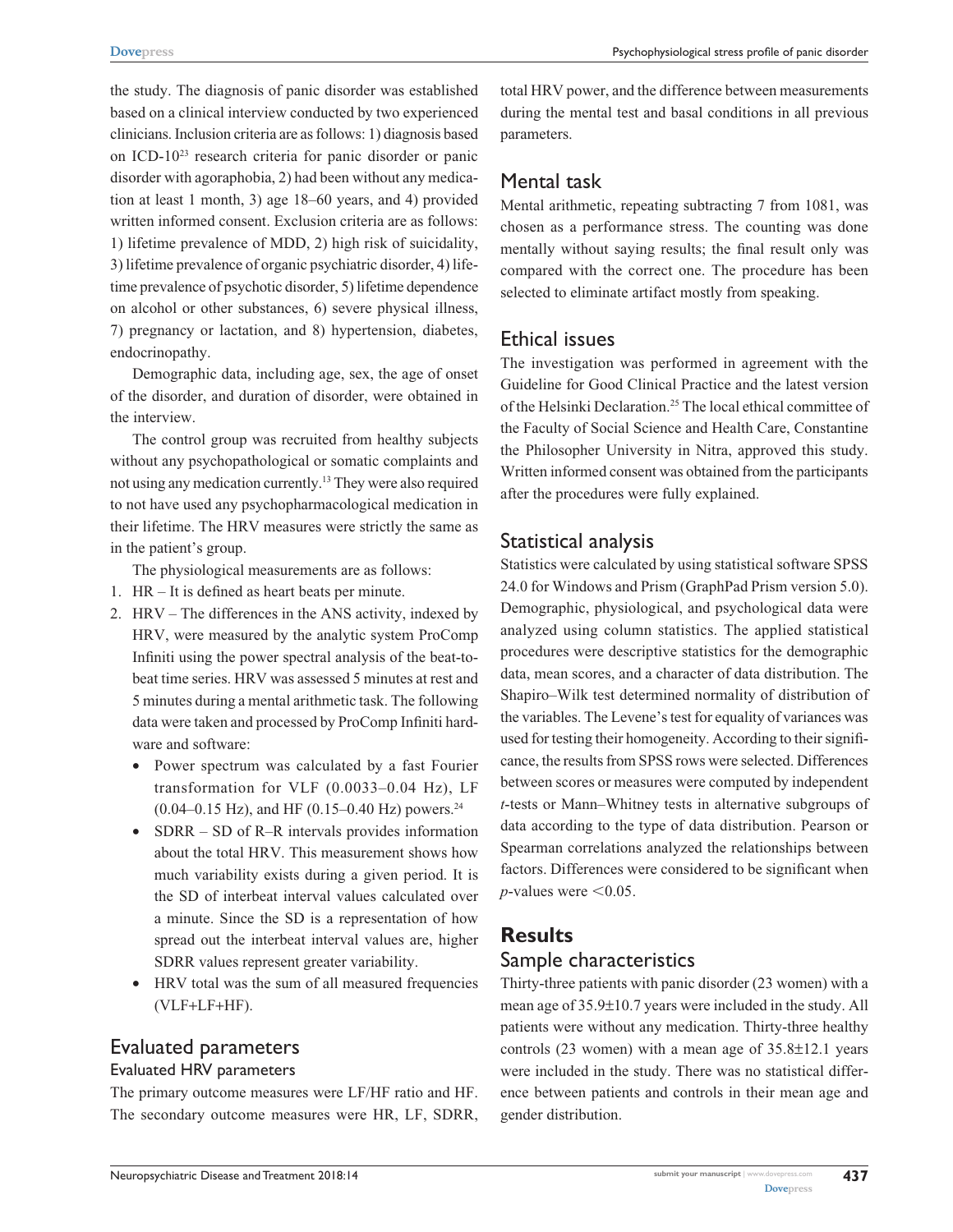**Table 1** The autonomic parameters at baseline period and during mental task

| <b>Measure</b>                       | Controls $(n=33)$   | Panic disorder (n=33) | <b>Statistics</b>                                               |
|--------------------------------------|---------------------|-----------------------|-----------------------------------------------------------------|
| Age, years                           | 35.91±10.68         | $35.82 \pm 12.11$     | Unpaired t-test: $t=0.0323$ , df=64; ns                         |
| HR, bpm                              | 70.20±15.83         | 77.01±10.78           | Mann-Whitney test: MW $U=396$ ; ns ( $p=0.058$ )                |
| SDRR, interbeat intervals/min        | 56.61±26.65         | 45.75±19.14           | Unpaired <i>t</i> -test: $t=1.862$ , $df=61$ ; ns ( $p=0.067$ ) |
| VLF, Hz                              | $175.50 \pm 318.10$ | 60.48±52.09           | Mann-Whitney test: MW $U=251$ ; $p<0.005$                       |
| LF, Hz                               | 190.20±174.10       | $166.80 \pm 235.10$   | Mann-Whitney test: MW U=400; ns                                 |
| HF, Hz                               | 160.80±179.00       | 137.10±228.8          | Mann-Whitney test: MW U=418; ns                                 |
| LF/HF ratio                          | $1.96 \pm 1.93$     | $1.91 \pm 2.28$       | Mann-Whitney test: MW U=402.5; ns                               |
| Respiration rate, rpm                | $14.10 \pm 3.74$    | $14.44 \pm 3.78$      | Unpaired t-test: $t=0.3691$ , $df=64$ ; ns                      |
| HRV total power, ms <sup>2</sup> /Hz | 526.50±563.20       | 383.00±457.50         | Unpaired t-test: $t=1.090$ , $df=59$ ; ns                       |
| MT HR, mean bpm                      | 79.68±14.56         | 83.04±11.22           | Unpaired t-test: $t=1.052$ , df=64; ns                          |
| MT SDRR, interbeat intervals/min     | 59.13±21.29         | $56.85 \pm 31.54$     | Mann-Whitney test: MW U=459; ns                                 |
| MT VLF, Hz                           | $111.20 \pm 120.90$ | 71.73±55.18           | Unpaired t-test: $t=1.639$ , $df=61$ ; ns                       |
| MT LF, Hz                            | 122.80±108.30       | 147.10±134.20         | Unpaired t-test: $t=0.7936$ , $df=61$ ; ns                      |
| MT HF, Hz                            | 124.50±128.40       | 153.70±263.10         | Mann-Whitney test: MW U=407; ns                                 |
| MT LF/HF ratio                       | $1.31 \pm 0.90$     | $2.14 \pm 2.05$       | Unpaired <i>t</i> -test: t=2.108, $df=61$ ; $p<0.05$            |
| MT resp rate, rpm                    | $15.79 \pm 2.21$    | $15.62 \pm 4.22$      | Unpaired t-test: $t=0.1985$ , $df=64$ ; ns                      |
| MT HRV total power, ms               | 358.50±256.10       | 372.50±411.80         | Unpaired t-test: $t=0.1639$ , $df=61$ ; ns                      |

**Abbreviations:** *df*, degrees of freedom; HF, high frequency; HR, heart rate; HRV, heart rate variability; LF, low frequency; MT, mental test; ns, not significant; MW, Mann– Whitney; SDRR, SD of R–R intervals; VLF, very low frequency.

## The activity of the ANS

In the baseline period, the VLF band was significantly lower in panic disorder (PD) group compared to controls  $(p<0.005)$ . In the period of mental task, the LF/HF ratio was significantly higher in PD patients compared to controls  $(p<0.05)$ . No significant differences were found in the remaining parameters (Table 1).

There was a significant difference in ΔHF and ΔLF/HF ratio between patients and controls, with  $\Delta$  increasing in patients and decreasing in controls (Table 2).

# **Discussion**

Our findings suggest that the resting cardiac activity is characterized by alterations in sympathovagal balance resulting in a relative increase of sympathetic activity and a reduction of parasympathetic modulation in panic patients. In contrast, the response to mental stress is characterized by increased parasympathetic modulation in panic disorder compared to a decrease of the cardiac-linked parasympathetic activity (vagal withdrawal) in controls. These findings revealed impaired cardiac regulatory autonomic mechanisms in response to mental stress, indicating potential inflexibility and rigidity in panic disorder.

Traditionally, it has been postulated that increased noradrenergic activity in panic disorder results in increased activity of the sympathetic nervous system.26,27 Chalmers et al,28 in their meta-analysis, concluded that anxiety disorders are characterized by reduced HRV. The effect size was small to moderate. Nagpal et al, $29$  in their meta-analysis of HRV, found that in posttraumatic stress disorder patients, the LF/ HF ratio was significantly higher. In contrast, several recent studies revealed no significant effect of panic disorder on HRV.<sup>30</sup> Furthermore, Wang et al<sup>31</sup> concluded that the mean change in sympathovagal index LF/HF ratio from baseline to

| Table 2 The physiological parameters indicating reactivity to stress |  |  |  |
|----------------------------------------------------------------------|--|--|--|

| <b>Measure</b>       | Controls $(n=33)$    | Panic disorder (n=33) | <b>Statistics</b>                                                          |  |  |
|----------------------|----------------------|-----------------------|----------------------------------------------------------------------------|--|--|
| $\triangle$ HR       | $9.48 \pm 12.64$     | $6.04 + 5.92$         | Unpaired t-test: $t=1.417$ , df=64; ns                                     |  |  |
| $\triangle$ SDRR     | 1.52+24.92           | $9.23 \pm 27.33$      | Unpaired t-test: $t=1.168$ , $df=61$ ; ns                                  |  |  |
| $\triangle VLF$      | $-60.14 \pm 225.70$  | $12.87 \pm 53.86$     | Mann-Whitney test: MW U=367; ns                                            |  |  |
| $\Delta$ LF          | $-67.96 \pm 163.30$  | $-26.27 \pm 193.90$   | Unpaired t-test: $t=0.9029$ , $df=58$ ; ns                                 |  |  |
| $\Delta H$ F         | $-48.12 \pm 140.10$  | $16.60 \pm 160.70$    | Unpaired <i>t</i> -test: $t=2.220$ , $df=62$ ; $p<0.05$                    |  |  |
| $\Delta$ LF/HF ratio | $-0.63 \pm 1.79$     | $0.22 + 2.91$         | Mann-Whitney test: MW $U=315$ ; $p<0.05$                                   |  |  |
| ∆HRV total power     | $-176.20 \pm 420.00$ | $-10.52 \pm 273.80$   | Unpaired <i>t</i> -test: <i>t</i> =0.5033, <i>df</i> =64; ns ( $p=0.074$ ) |  |  |
|                      |                      |                       |                                                                            |  |  |

**Abbreviations:** Δ, difference between the basal and mental test conditions; *df*, degrees of freedom; HF, high frequency; HR, heart rate; HRV, heart rate variability; LF, low frequency; ns, not significant; SDRR, SD of R–R intervals; VLF, very low frequency.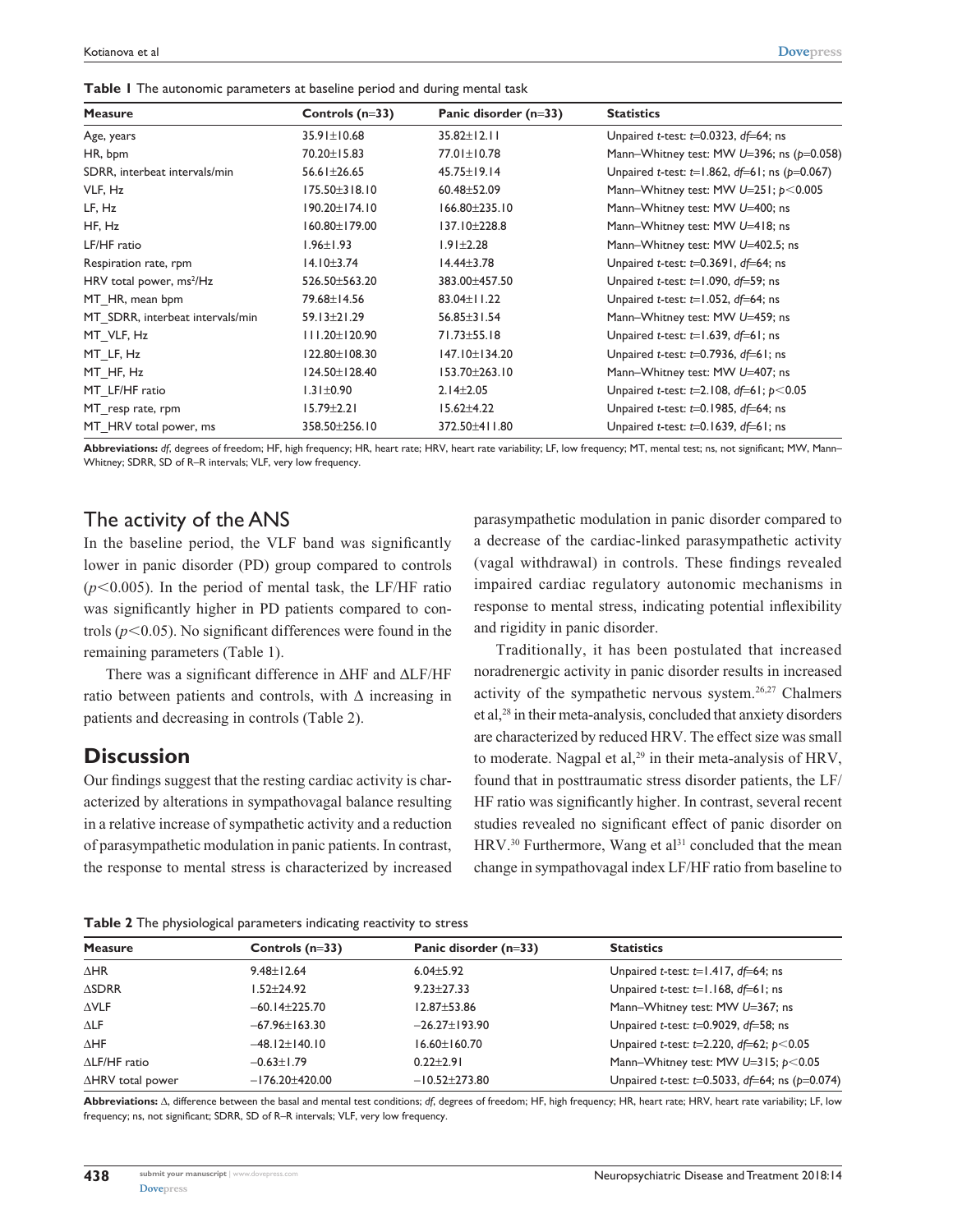the active stimulus was significantly lower in emotion regulation group compared to the non-regulation group of the panic disorder patients. These authors concluded that brief emotion acceptance training could decrease aversive stimulus-induced sympathetic hyperactivity in patients with PD.<sup>31</sup>

Our results show that under basal conditions, the autonomic vegetative activity measured by HRV in PDs patients differs from healthy controls only with borderline higher HR and SDRR, significantly lower is only mean VLF in patients in comparison with controls, probably reflecting decreased baroreceptor activity. After the mental test, panic disorder patients showed a significant increase in LF/HF ratio, that is, they showed augmented reactivity on a mental task, which was not apparent in controls.

# Our hypotheses were mostly confirmed

The first hypothesis, "there will be impaired sympathovagal balance in patients with panic disorder in comparison with healthy controls", was confirmed only marginally by borderline differences between mean HR, SDRR, and a significant difference in VLF.

The second hypothesis, "the sympathovagal balance will be different during a mental task in panic disorder patients compared to healthy controls", was confirmed fully. Patients reaction to mental task was higher than the response of healthy controls. Some researchers consider the LF/HF ratio (ratio of low- to high-frequency spectra) as an index of sympathovagal balance.<sup>32</sup> For example, Castaldo et al,<sup>33</sup> in their meta-analysis, showed that LF/HF ratio was significantly increased during stress, and HF power was significantly decreased. They assumed that there are sympathetic activation and parasympathetic withdrawal during stress reaction, which reflect in the HRV changes. We suggest that our results demonstrate a more exaggerated reaction to mental stress indexed by LF/HF in panic disorder patients; however, the change in cardiac parasympathetically mediated response was diminished in panic disorder, resulting in less ability to adapt in response to mental stress. The neurovisceral integration model highlights a role for the prefrontal cortex in an inhibitory function via a vagally mediated pathway indexed by HF-HRV.34,35 Moreover, the polyvagal theory emphasized a role for the myelinated vagus in social, behavioral states by inhibiting cardiac sympathetic activity associated with the increased vagal activity.<sup>36</sup> In other words, when the environment is perceived as safe, vagal outflow increases, promoting adaptability, flexibility, homeostasis, and social behavior. Notably, impairment of these neural processes may play a role in the development of the anxiety disorders

including panic disorder.<sup>28</sup> In this context, the abnormal cardiac autonomic "pattern" in response to mental stress found in our panic disorder group might reflect complex impaired neurocardiac and emotional integrity.

The third hypothesis, "difference in parasympathetic reactivity during mental task will be lower in the patient than in controls", was confirmed. The increase in HF reactivity indicates less flexibility of the ANS in reaction to exposure to mental task, which was not reported in previous panic disorder studies.28 The study results show that the patient with panic disorder demonstrates an increased sympathetic reactivity during mental stress in comparison with healthy controls.

From the pathophysiological point of view, the ANS and its regulation could have an essential role in the pathophysiology of panic disorder. Increased reactivity of sympathetically mediated cardiac activity during mental stress could be the critical factor that contributes to acute panic attacks.

This study confirms that patients with panic disorder may overreact to stress-related stimuli associated with mental performance by the sympathovagal response. For the therapy, it implies 1) the importance to explore and change the thought and emotional processes that precede and accompany panic attack and 2) the training of sympathovagal regulation by exercises and breathing or biofeedback procedure.

From the assessment point of view, a recent study indicated that panic disorder could be a risk factor for cardiovascular diseases, raising morbidity and mortality in panic disorder, suggesting an association between them.<sup>37</sup> In this context, the question regarding the sensitive and noninvasive assessment of cardiovagal dysregulation as a risk factor for cardiovascular complications in panic disorder is still unclear. HRV could be one candidate for such an approach.

# Limitations

This study has several limitations. First, the physiological relevance of VLF, LF, and HF bands and their relation to sympathetic and parasympathetic nervous systems are not entirely clear; therefore, cautions statements should be made at this point about the physiological significance of our findings. Second, the number of patients and controls was relatively small.

# **Conclusion**

This study revealed relative sympathetic dominance (reactivity) indexed by HRV analysis in response to mental stress in PD patients compared with healthy controls, which could be associated with a higher risk of cardiovascular complications in panic disorder.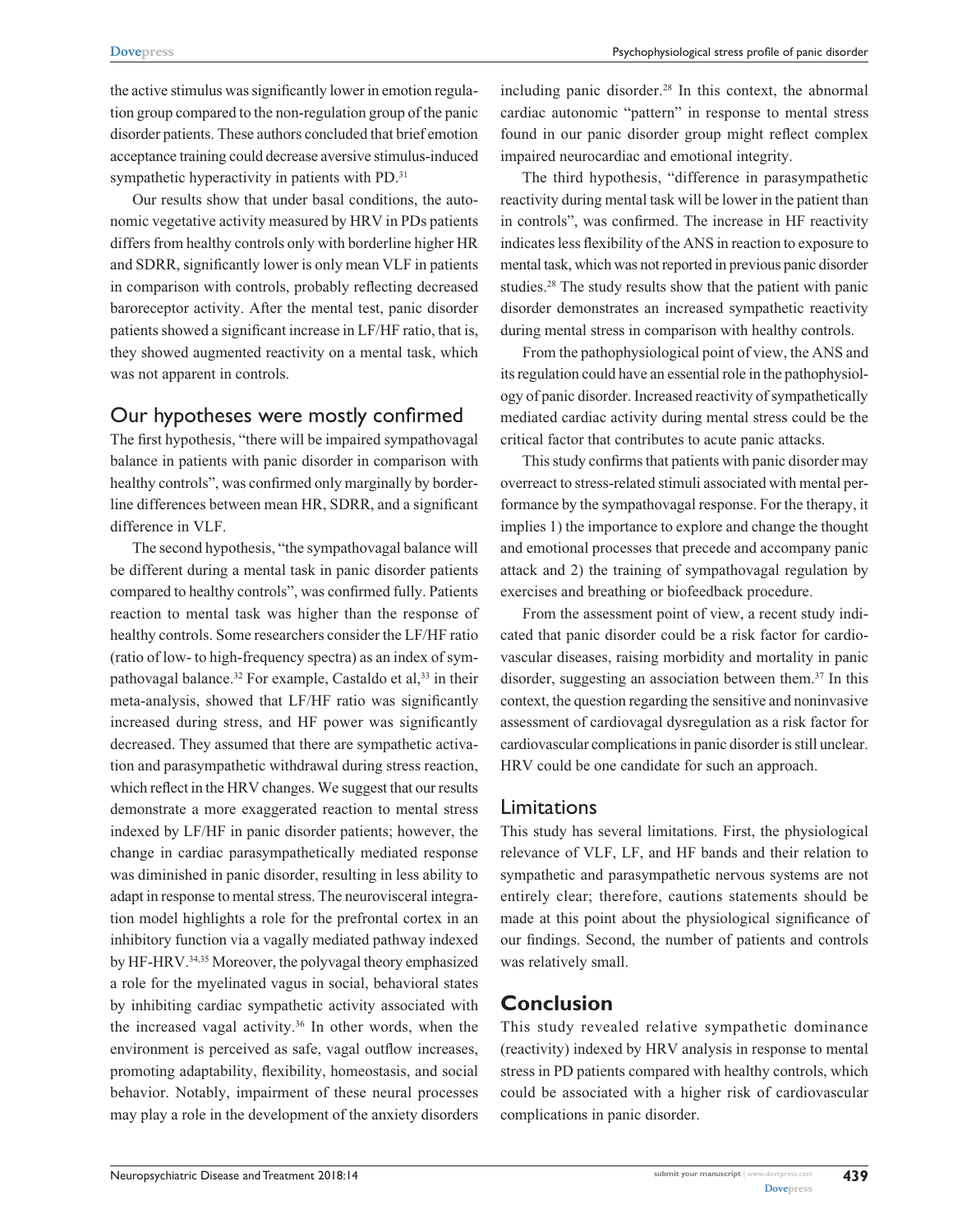# **Acknowledgments**

This paper was supported by the research grant APVV-15- 0502: Psychological, psychophysiological, and anthropometric correlates of cardiovascular diseases, VEGA 1/0044/18, the project "Biomedical Center Martin" (BioMed) cofinanced by EU sources (ITMS 26220220187).

# **Disclosure**

The authors report no conflicts of interest in this work.

#### **References**

- 1. Freedman RR, Ianni P, Ettedgui E, Puthezhath N. Ambulatory monitoring of panic disorder. *Arch Gen Psychiatry*. 1985;42(3):244–248.
- 2. Liebowitz MR, Gorman JM, Fyer AJ, et al. Lactate provocation of panic attacks. II. Biochemical and physiological findings. *Arch Gen Psychiatry*. 1985;42(7):709–719.
- 3. Katerndahl DA. The association between panic disorder and coronary artery disease among primary care patients presenting with chest pain: an updated literature review. *Prim Care Companion J Clin Psychiatry*. 2008;10(4):276–285.
- 4. Klein E, Cnaani E, Harel T, Braun S, Ben-Haim SA. Altered heart rate variability in panic disorder patients. *Biol Psychiatry*. 1995;37(1): 18–24.
- 5. Yeragani VK, Srinivasan K, Balon R, Ramesh C, Berchou R. Lactate sensitivity and cardiac cholinergic function in panic disorder. *Am J Psychiatry*. 1994;151(8):1226–1228.
- 6. Slaap BR, Boshuisen ML, van Roon AM, den Boer JA. Heart rate variability as predictor of nonresponse to mirtazapine in panic disorder: a preliminary study. *Int Clin Psychopharmacol*. 2002;17(2):69–74.
- 7. Lavoie KL, Fleet RP, Laurin C, Arsenault A, Miller SB, Bacon SL. Heart rate variability in coronary artery disease patients with and without panic disorder. *Psychiatry Res*. 2004;128(3):289–299.
- 8. Baker B, Khaykin Y, Devins G, Dorian P, Shapiro C, Newman D. Correlates of therapeutic response in panic disorder presenting with palpitations: heart rate variability, sleep, and placebo effect. *Can J Psychiatry*. 2003;48(6):381–387.
- 9. Slaap BR, Nielen MM, Bohuisen ML, van Roon AM, den Boer JA. Five-minute recording of heart rate variability in obsessive-compulsive disorder, panic disorder and healthy volunteers. *J Affect Disord*. 2004;78(2):141–148.
- 10. Prasko J, Latalova K, Diveky T, et al. Panic disorder, autonomic nervous system and dissociation – changes during therapy. *Neuro Endocrinol Lett*. 2011;32(5):641–651.
- 11. Tonhajzerova I, Ondrejka I, Javorka M, et al. Respiratory sinus arrhythmia is reduced in adolescent major depressive disorder. *Eur J Med Res*. 2009;14(Suppl 4):280–283.
- 12. Tonhajzerova I, Ondrejka I, Javorka K, Turianikova Z, Farsky I, Javorka M. Cardiac autonomic regulation is impaired in girls with major depression. *Prog Neuropsychopharmacol Biol Psychiatry*. 2010;34(4):613–618.
- 13. Slepecky M, Kotianova A, Prasko J, et al. Which psychological, psychophysiological, and anthropometric factors are connected with life events, depression, and quality of life in patients with cardiovascular disease. *Neuropsychiatr Dis Treat*. 2017;13:2093–2104.
- 14. Diveky T, Prasko J, Kamaradova D, et al. Comparison of heart rate variability in patients with panic disorder during cognitive behavioral therapy program. *Psychiatr Danub*. 2013;25(1):62–67.
- 15. Visnovcova Z, Mestanik M, Javorka M, et al. Complexity and time asymmetry of heart rate variability are altered in acute mental stress. *Physiol Meas*. 2014;35(7):1319–1334.
- 16. Mestanik M, Mestanikova A, Visnovcova Z, Calkovska A, Tonhajzerova I. Cardiovascular sympathetic arousal in response to different mental stressors. *Physiol Res*. 2015;64(Suppl 5):S585–S594.
- 17. Kircanski K, Craske MG, Epstein AM, Wittchen HU. Subtypes of panic attacks: a critical review of the empirical literature. *Depress Anxiety*. 2009;26(10):878–887.
- 18. Pfaltz MC, Michael T, Meyer AH, Wilhelm FH. Reexperiencing symptoms, dissociation, and avoidance behaviors in the daily life of patients with PTSD and patients with panic disorder with agoraphobia. *J Trauma Stress*. 2013;26(4):443–450.
- 19. Pastucha P, Praško J, Grambal A, et al. Panic disorder and dissociation comparison with healthy controls. *Neuro Endocrinol Lett*. 2009; 30(6):774–778.
- 20. Ural C, Belli H, Akbudak M, Tabo A. Childhood traumatic experiences, dissociative symptoms, and dissociative disorder comorbidity among patients with panic disorder: a preliminary study. *J Trauma Dissociation*. 2015;16(4):463–475.
- 21. Ising M, Höhne N, Siebertz A, Parchmann AM, Erhardt A, Keck M. Stress response regulation in panic disorder. *Curr Pharm Des*. 2012; 18(35):5675–5684.
- 22. Otto MW, Tolin DF, Nations KR, et al. Five sessions and counting: considering ultra-brief treatment for panic disorder. *Depress Anxiety*. 2012;29(6):465–470.
- 23. World Health Organization. *The ICD-10 Classification of Mental and Behavioral Disorders: Diagnostic Criteria for Research*. Geneva, Switzerland: World Health Organization; 1993.
- 24. Malik M. Heart rate variability. Standards of measurement, physiological interpretation, and clinical use. Task Force of the European Society of Cardiology Cardiology and the North American Society of Pacing and Electrophysiology. *Eur Heart J*. 1997;17(1):354–381.
- 25. EMEA, 2002. Available from: [http://www.ema.europa.eu/pdfs/human/](http://www.ema.europa.eu/pdfs/human/ich/013595en.pdf) [ich/013595en.pdf.](http://www.ema.europa.eu/pdfs/human/ich/013595en.pdf) Accessed March 3, 2009.
- 26. Ko GN, Elsworth JD, Roth RH, Rifkin BG, Leigh H, Redmond DE Jr. Panic-induced elevation of plasma MHPG levels in phobic-anxious patients. Effects of clonidine and imipramine. *Arch Gen Psychiatry*. 1983;40(4):425–430.
- 27. Villacres EC, Hollifield M, Katon WJ, Wilkinson CW, Veith RC. Sympathetic nervous system activation in panic disorder. *Psychiatry Res*. 1987;21(4):313–321.
- 28. Chalmers JA, Quintana DS, Abbott MJ, Kemp AH. Anxiety disorders are associated with reduced heart rate variability: a meta-analysis. *Front Psychiatry*. 2014;5:80.
- 29. Nagpal ML, Gleichaur K, Ginsberg JP. Meta-analysis of heart rate variability as a psychophysiological indicator of posttraumatic stress disorder. *J Traum Treat*. 2013;182.
- 30. Petrowski K, Wichmann S, Siepmann T, Wintermann GB, Bornstein SR, Siepmann M. Effects of mental stress induction on heart rate variability in patients with panic disorder. *Appl Psychophysiol Biofeedback*. 2017;42(2):85–94.
- 31. Wang SM, Lee HK, Kweon YS, et al. Effect of emotion regulation training in patients with panic disorder: evidenced by heart rate variability measures. *Gen Hosp Psychiatry*. 2016;40:68–73.
- 32. Bansal D, Khan M, Salhan AK. A computer-based wireless system for online acquisition, monitoring and digital processing of ECG waveforms. *Comput Biol Med*. 2009;39(4):361–367.
- 33. Castaldo R, Xu W, Melillo P, Pecchia L, Santamaria L, James C. Detection of mental stress due to oral academic examination via ultrashort-term HRV analysis. *Conf Proc IEEE Eng Med Biol Soc*. 2016; 2016:3805–3808.
- 34. Thayer JF, Lane RD. A model of neurovisceral integration in emotion regulation and dysregulation. *J Affect Disord*. 2000;61(3):201–216.
- 35. Friedman BH. Autonomic flexibility-neurovisceral integration model of anxiety and cardiac vagal tone. *Biol Psychol*. 2007;74(2):185–199.
- 36. Porges SW. *The Polyvagal Theory: Neurophysiological Foundations of Emotions, Attachment, Communication and Self-Regulation*. New York, NY: W. W. Norton & Company; 2011.
- 37. Machado S, Sancassiani F, Paes F, Rocha N, Murillo-Rodriguez E, Nardi AE. Panic disorder and cardiovascular diseases: an overview. *Int Rev Psychiatry*. 2017;29(5):436–444.